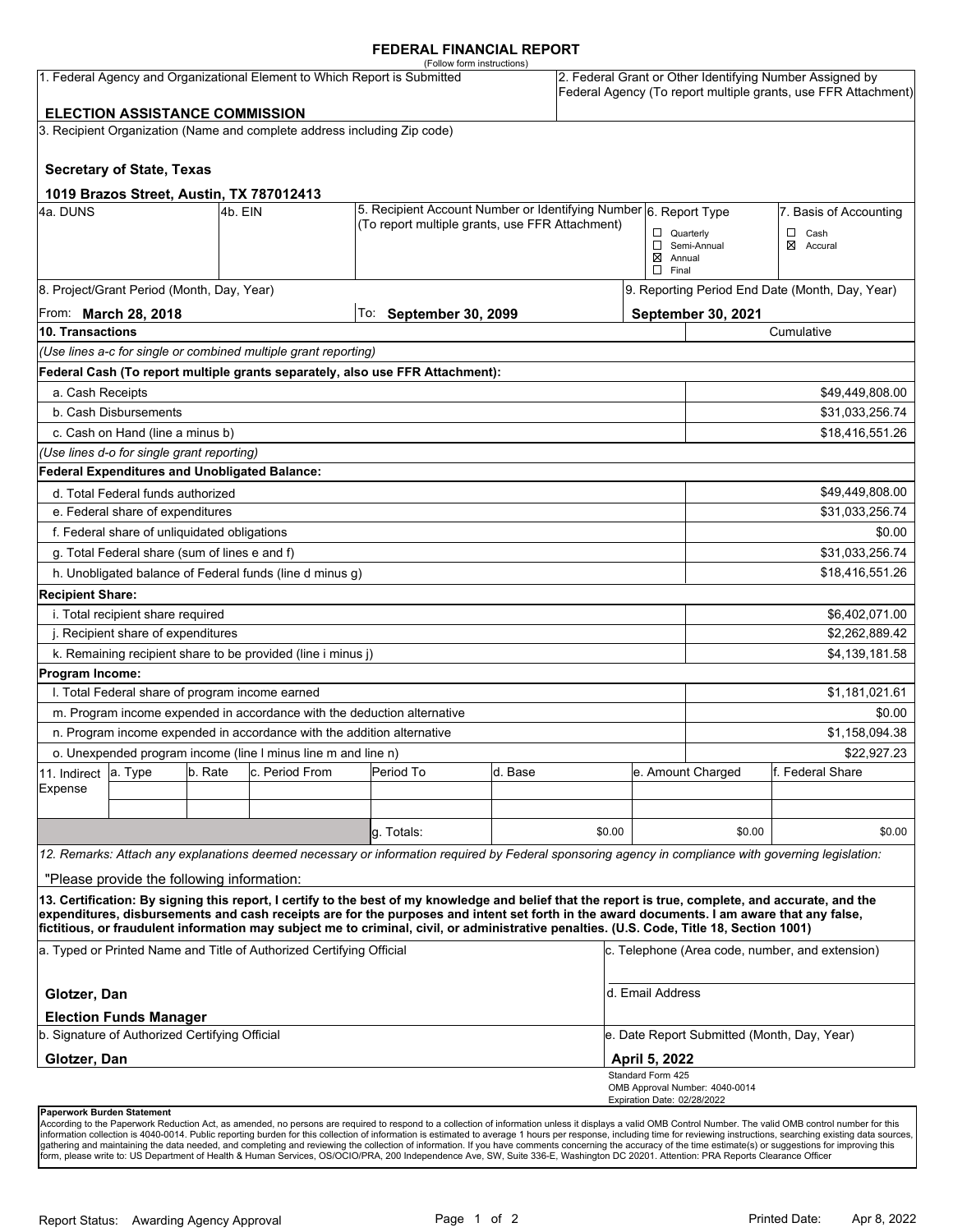# Federal Agency & Organization ELECTION ASSISTANCE COMMISSION

Federal Grant ID Recipient Organization

| <b>DUNS</b><br><b>DUNS Status when Certified</b><br>EIN<br><b>Reporting Period End Date</b> |                                                                                                                                                                                                                                                                   |
|---------------------------------------------------------------------------------------------|-------------------------------------------------------------------------------------------------------------------------------------------------------------------------------------------------------------------------------------------------------------------|
| Status                                                                                      | Awarding Agency Approval                                                                                                                                                                                                                                          |
| Remarks                                                                                     | "Please provide the following information:                                                                                                                                                                                                                        |
|                                                                                             | State interest earned (current fiscal year): \$0<br>State interest expended (current fiscal year): \$0<br>Program income earned (current fiscal year): \$0<br>Program income earned breakdown (current fiscal year): \$ Source: e.g. Sale of<br>registration list |

Program income expended (current fiscal year): \$0

**Federal Agency Review** 

Reviewer Name Phone # Email Review Date Review Comments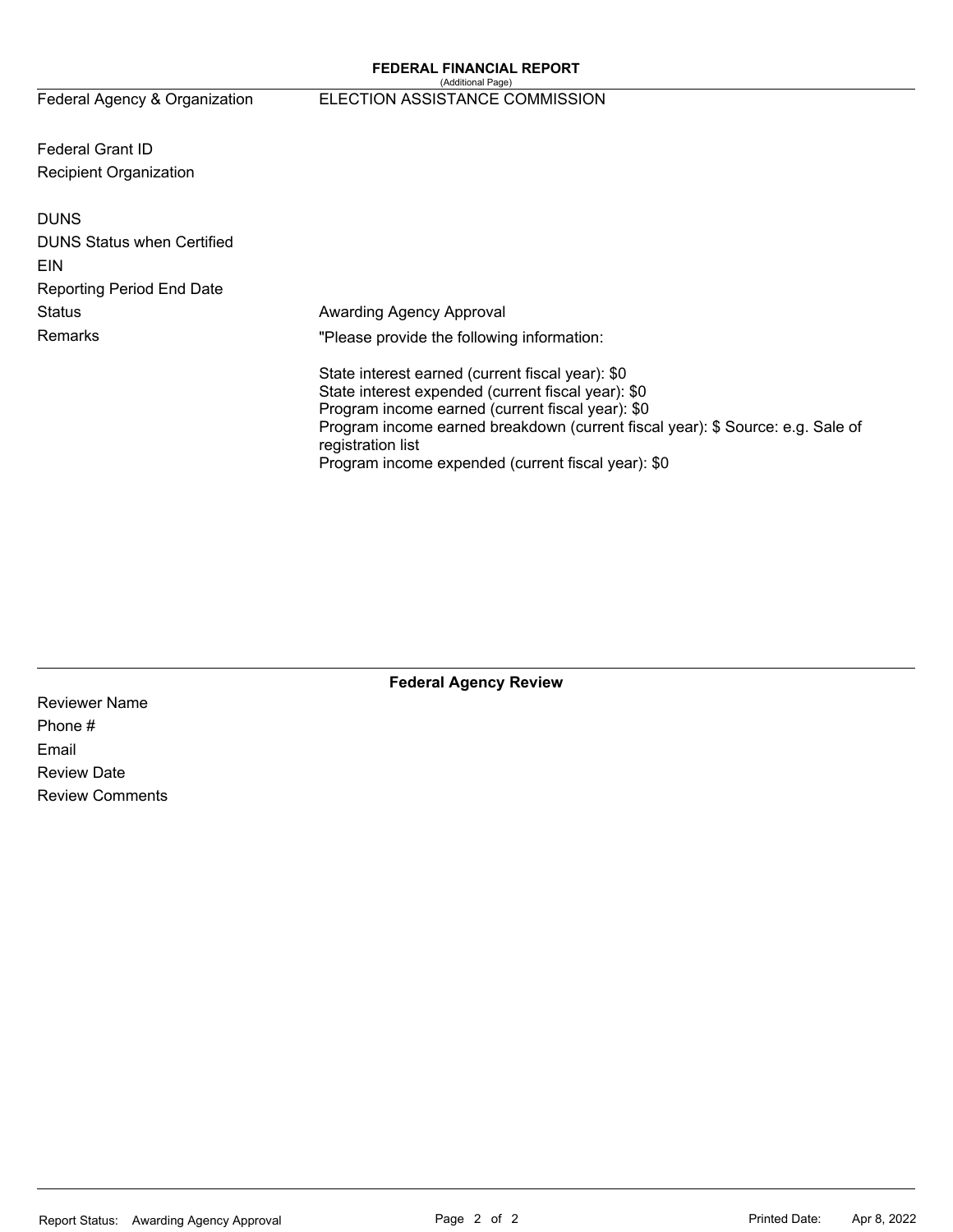# 2021-2022 EAC Progress Report

### 1. Login

Please enter the username and password provided by the EAC to begin the Progress Report. If you require assistance or  **have any questions, please contact [Grants@eac.gov](mailto:Grants@eac.gov).**

# 2. Verification

# 3. EAC Progress Report

 **1. State or Territory:**

Texas

### **2. Grant Number:**

### **3. Report:**

Annual (Oct 1 - Sept 30)

### **4. Grant:**

Election Security

#### **5. Reporting Period Start Date**

10/01/2021

#### **6. Reporting Period End Date**

09/30/2021

### 4. Progress and Narrative

#### **Final Progress Report:**

The final report is your opportunity to share the significant features of your project and present information about the  **results your project achieved.**

It should be written as if the reader has no previous knowledge of your project's activities. The report should cover the  **entire period of performance.**

 **Review and Self-Assessment:**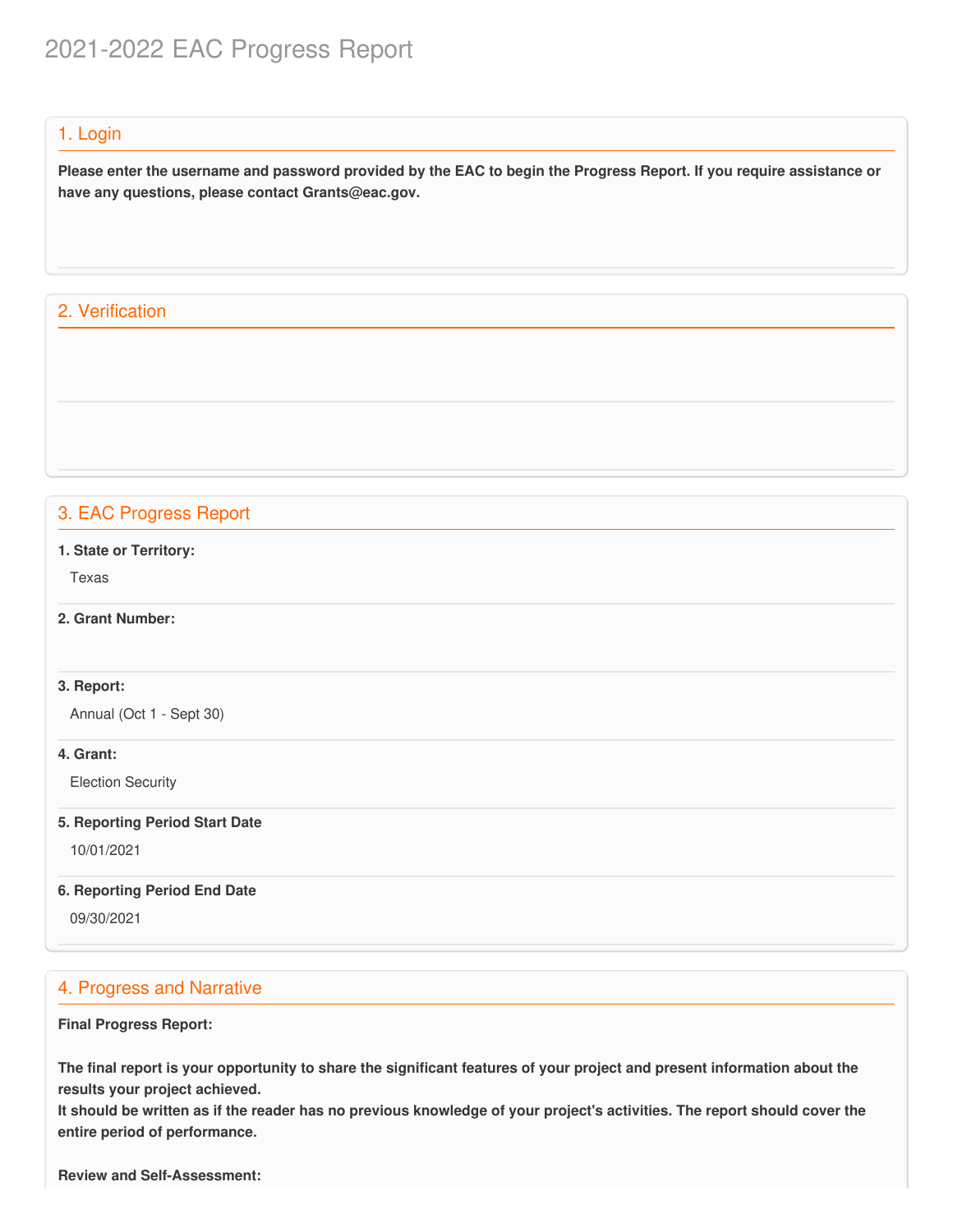Review and highlight all activities that occurred during the implementation of the project, including an assessment of your **performance.**

 **CARES Grant Specific:**

 **Describe in detail how you used the funds to address the pandemic.**

Describe the major issues you faced in dealing with the pandemic and how you addressed or resolved those issues.

7. Describe in detail what happened during this reporting period and explain how you implemented the approved grant activities in accordance with your State Plan/Program Narrative. (*Note: Your activities should align with your Grant Cost Categories Table.)*

 During the reporting period, Texas used funding to make security enhancements to its HAVA-mandated voter registration system ("TEAM"). The Texas Secretary of State's Office ("SOS") worked with its voter registration system software vendor to make security updates to the TEAM system, including election management integration.

 SOS also partnered with the Texas Department of Information Resources ("DIR") to provide election security assessments to Texas counties through DIR's Managed Security Services program. Also through that program, SOS used funds for remediation services, a security assessment of the TEAM system, and darknet monitoring services. SOS also hired two election security trainers to provide technical assistance to counties regarding election security.

 Lastly, any county that received an ESA was eligible to apply for an Election Security sub-grant of up to \$120,000. As of the end of this reporting period, \$20,009,962 in federal funds has been distributed to 204 counties.

8. Describe any significant changes to your program during the project, including changes to your original State  **Plan/Program Narrative or favorable developments that improved program efficiency and/or service delivery.**

N/A

### **9. Issues Encountered:**

Describe all major issues that arose during the implementation of the project and the reasons why established goals were not met, if applicable. Address each issue separately and describe whether and how the issues were resolved. Also,  **briefly discuss the implications of any unresolved issues or concerns.**

N/A

### **10. Provide a description of any training conducted, including security training.**

 Through the ESA program and various webinars, Texas has trained numerous local election and IT staff members. In addition, SOS has developed a number of templates and procedural documents to assist counties with the development of election security policies and procedures.

### **11. Subgrants:**

# **Did your office provide subawards to local jurisdictions during this reporting period?**

Yes

### **12. Describe the activities carried out by your subgrantees during the reporting period.**

 As stated, upon completion of the ESA, the county is eligible for an election security sub-grant up to \$120,000. The counties can use the funds for voting equipment, election auditing, voter registration system enhancements, cyber security, and communications. All expenditures must be related to election security. It is anticipated much of the expenditures will be in response to recommendations found in the election security assessments.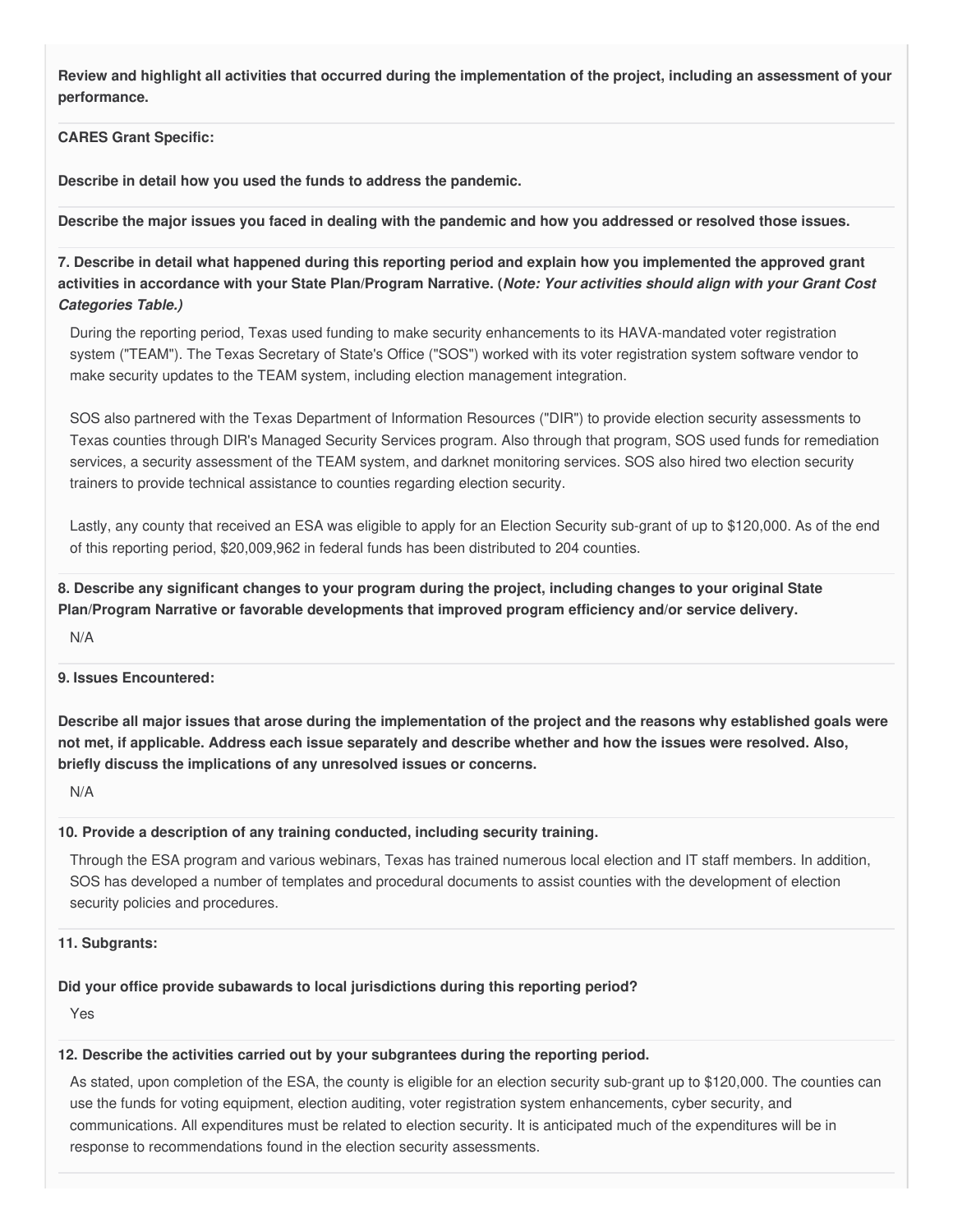#### **Provide a breakdown of aggregate subawards expenditures across major categories.**

 Voting Equipment : [\\$6,524,438.65](https://6,524,438.65) Election Auditing : [\\$52,593.55](https://52,593.55) Voter Registration Systems : [\\$456,227.71](https://456,227.71) Security : \$[731,045.72](https://731,045.72) Communications : [\\$7,204.50](https://7,204.50) Total : [\\$7771510.13](https://7771510.13)

### **13. Match:**

### **Describe how you are meeting or have met the matching requirement.**

 The state secured \$1,162,630 in matching funds from the Texas legislature in response to the 2018 Election Security grant. Due to the additional funds appropriated by Congress in 2020, SOS is requesting an additional \$1.175MM from the legislature for anticipated expenditures by SOS. The remaining \$4mm in match is being made by the counties through the election security sub-grants. Because the grant funds were advanced to the counties, funds are still being expended and reported to SOS. Texas fully anticipates the minimum match to be met or exceeded by the end of the grant period.

### 14. Report on the number and type of articles of voting equipment obtained with the funds. Include the amount expended  **on the expenditure table.**

 COUNTYNAME PAY\_DATE PURPOSE\_AREA UNITS PER\_UNIT DESCRIPTION Bowie 4/12/2021 Voting Equipment 1 [30,800.00](https://30,800.00) VOTING SYSTEMS SECURITY UPDATE LICENSE FEES Cherokee 9/3/2021 Voting Equipment 1 [152,612.00](https://152,612.00) Election Equipment and Related Equipment Fayette 7/20/2021 Cyber Security 1 [18,432.50](https://18,432.50) SECURITY FENCING Glasscock 9/28/2021 Cyber Security 1 [12,370.14](https://12,370.14) Work completed on Cyber Security Plan and Policies Hardin 5/11/2021 Voting Equipment 12 [5,784.75](https://5,784.75) BALLOT MARKING DEVICES, WHEELCHAIR ACC VOTING BOOTH & Hidalgo 9/21/2021 Cyber Security 1 [5,817.02](https://5,817.02) cybersecurity Jasper 7/19/2021 Voting Equipment 1 [67,590.00](https://67,590.00) Installation of equipment Lipscomb 6/15/2021 Voting Equipment 16 [7,144.89](https://7,144.89) voting machines Panola 6/8/2021 Voter Registration Systems 1 [14,100.00](https://14,100.00) File Import, Migration, Indexing Potter 8/9/2021 Voter Registration Systems 1 [45,600.00](https://45,600.00) Cloud-based VR storage system Refugio 4/13/2021 Voter Registration Systems 2 [5,922.93](https://5,922.93) VISTA SOLUTIONS - VOTER REGISTRATION SCANNING Refugio 4/27/2021 Cyber Security 1 [6,980.00](https://6,980.00) TTS - SERVER AND CLOUD BACKUP SYSTEM San Patricio 8/17/2021 Cyber Security 1 [11,452.75](https://11,452.75) Security system for Election office San Patricio 9/14/2021 Cyber Security 1 [6,595.00](https://6,595.00) Security System Schleicher 9/20/2021 Voting Equipment 6 [10,896.17](https://10,896.17) New voting terminals Titus 5/24/2021 Cyber Security 1 [34,025.00](https://34,025.00) In order to secure our election, Ballot Creation Software, printer and training to Uvalde 5/10/2021 Cyber Security 1 [9,060.67](https://9,060.67) Running new electricity for server computers SHIPPING Hidalgo 9/28/2021 Cyber Security 1 [5,909.39](https://5,909.39) cybersecurity DOCUMENT SYSTEM create ballots

#### **Impact:**

Write an assessment of how your project has impacted the problems you were trying to solve. Were there unexpected **benefits? Shortfalls?**

### **Lessons Learned:**

Provide a review of your successes and suggest ways that your experience may be helpful to others. Did you make  **permanent changes to your processes? What are some areas of potential improvement?**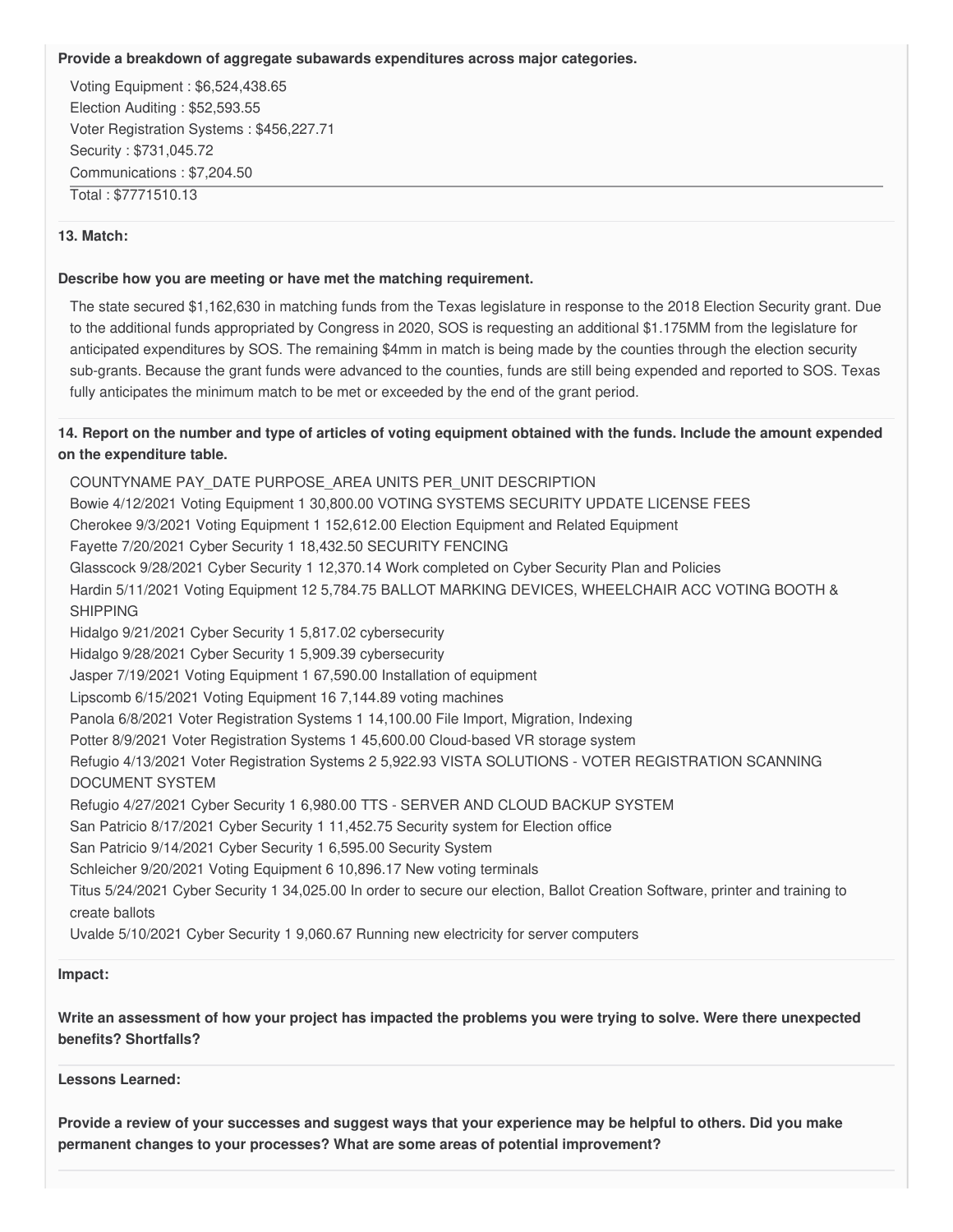# 5. Expenditures

### **1. Current Period Amount Expended and Unliquidated Obligations**

## **GRANT COST CATEGORIES - FEDERAL**

 Voter Registration Systems: : \$2095084 Cyber Security: : \$378794 Subgrants: : \$7771510 Other (Specify below) : \$1096409 Total : \$11341797

**Comments:**

### **2. GRANT COST CATEGORIES - MATCH**

 Cyber Security: : \$1985450 Subgrants: : \$137960

 Total : \$2123410 **Comments:**

### **CARES COST CATEGORIES - FEDERAL**

 Total : \$0 **Comments:**

### **CARES COST CATEGORIES - MATCH**

Total : \$0

**Comments:**

### 6. Hidden Script Page

#### **Federal Sum**

11341797

### **Match Sum**

2123410

#### **Fed CARES Sum**

0

#### **Match CARES Sum**

0

### 7. Expenditures

 **3. Confirm Total Grant Expenditure Amounts**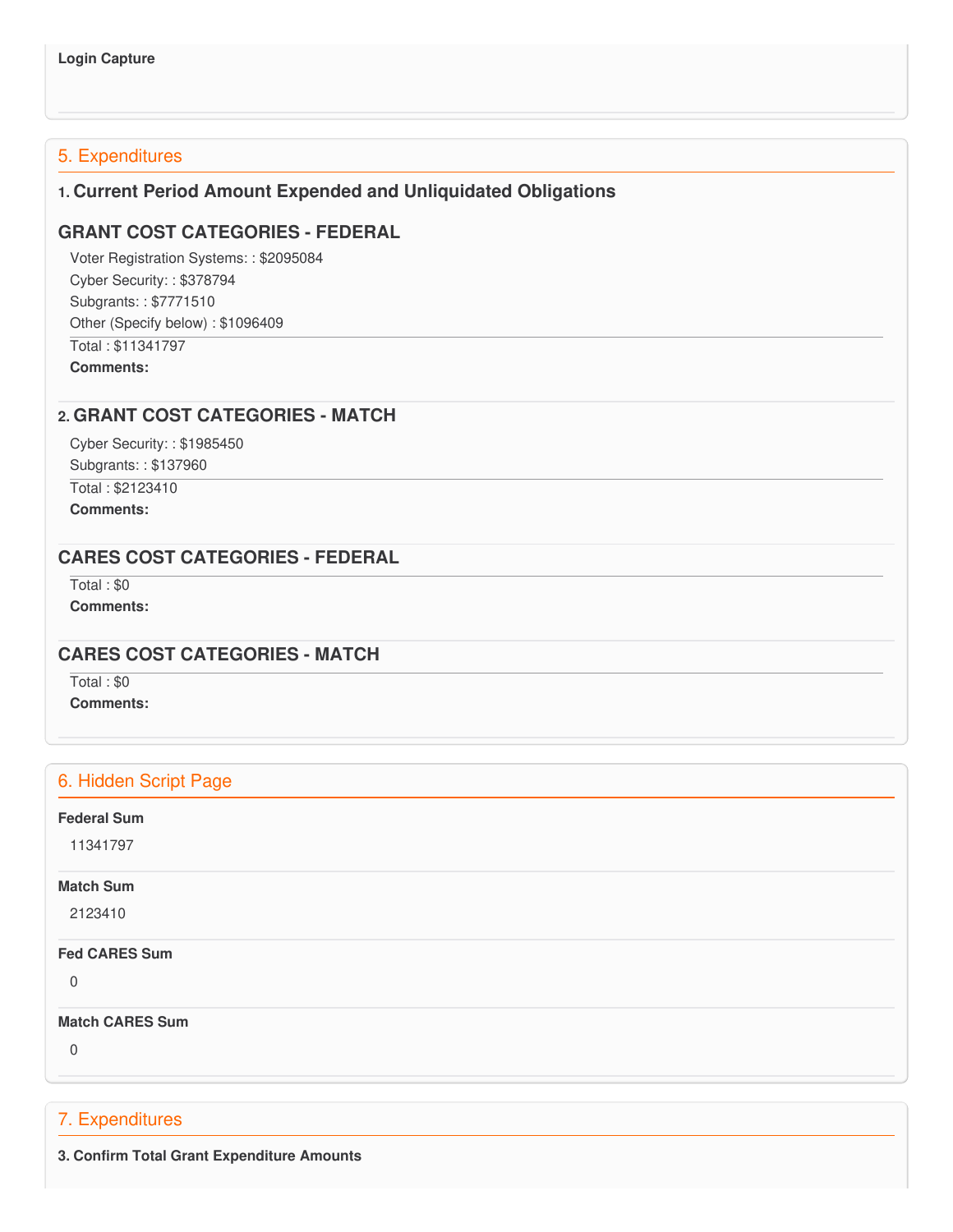Federal : \$[11,341,797.00](https://11,341,797.00) Match : \$[2,123,410.00](https://2,123,410.00)

Total : \$13465207

### **Confirm Total Grant Expenditure Amounts**

Total : \$0

#### **Confirm Total CARES Expenditure Amounts**

Total : \$0

#### **Confirm Total CARES Expenditure Amounts**

Total : \$0

### **OMB CONTROL NUMBER: 3265-0020**

# 8. Certification

 **Name and Contact of the authorized certifying official of the recipient.**

**First Name**

Dan

### **Last Name**

Glotzer

### **Title**

Election Funds Manager

### **Phone Number**

**Email Address**

### **4. Add another contact to send a copy of submission confirmation and edit link?**

| 27. |                                          |
|-----|------------------------------------------|
|     | <b>First Name</b>                        |
|     | <b>Last Name</b>                         |
|     | <b>Title</b>                             |
|     | <b>Email Address</b>                     |
|     | <b>Signature of Certifying Official:</b> |